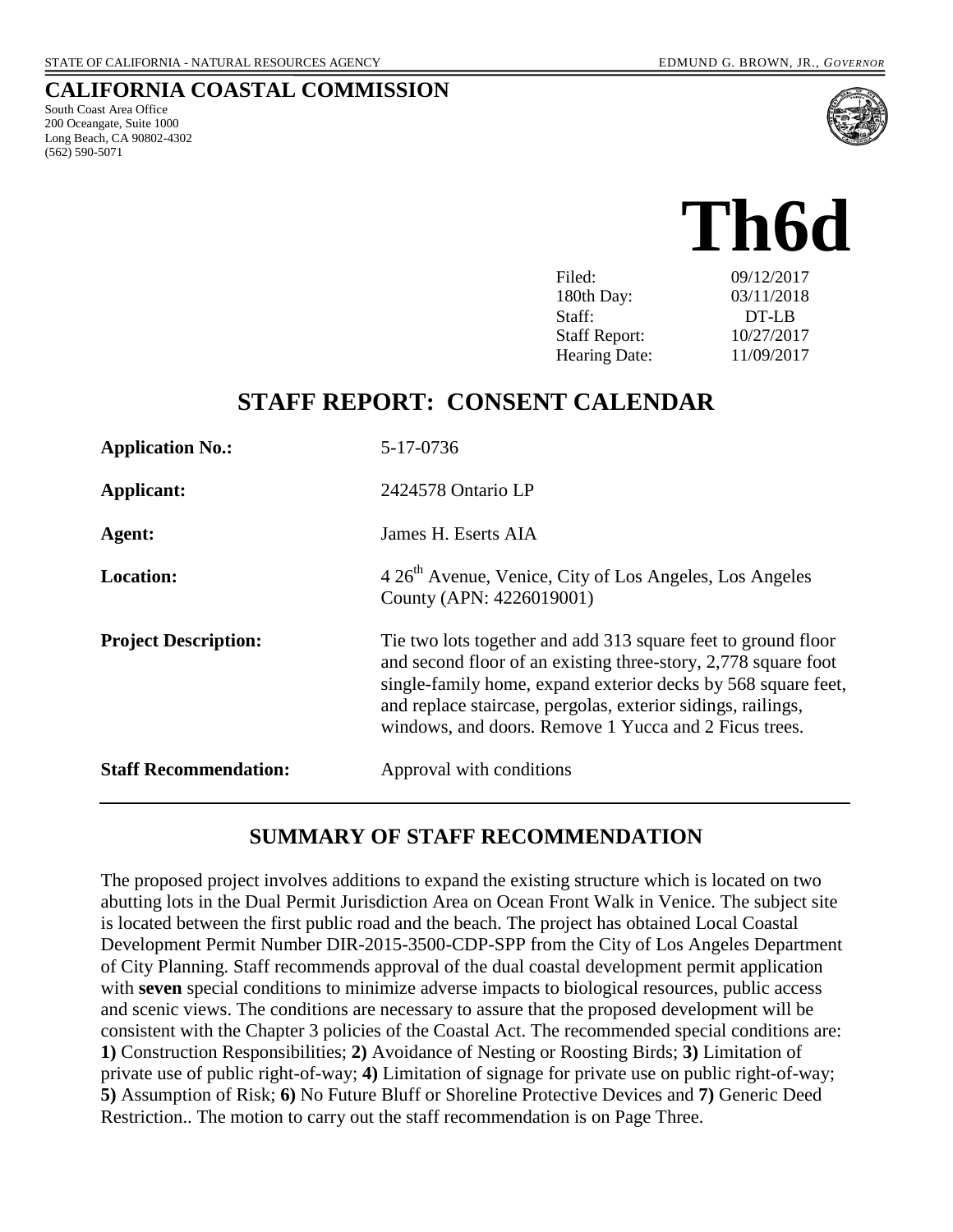## **TABLE OF CONTENTS**

## **APPENDICES – SUBSTANTIVE FILE DOCUMENTS**…………………………….13

- 1. City of Los Angeles certified Venice Land Use Plan, 6/14/2001.
- 2. Coastal Development Permits 5-04-027 & 028 (Venice Lofts: 619-701 OFW).
- 3. Coastal Development Permit 5-04-150 (Binder: 2703 OFW).
- 4. Coastal Development Permit 5-05-178 (Targon: 3009 OFW).
- 5. Coastal Development Permit 5-06-209 (Rudisill: 3003 & 3003 ½ OFW)
- 6. Coastal Development Permit 5-14-0275 (Thomas: 21  $27<sup>th</sup>$  Avenue)
- 7. Coastal Development Permit No. DIR-2015-3500-CDP-SPP, June 28, 2016

## **[EXHIBITS](https://documents.coastal.ca.gov/reports/2017/11/Th6d/Th6d-11-2017-exhibits.pdf)**

[Exhibit 1 - Vicinity Map](https://documents.coastal.ca.gov/reports/2017/11/Th6d/Th6d-11-2017-exhibits.pdf) [Exhibit 2 – Site Plan](https://documents.coastal.ca.gov/reports/2017/11/Th6d/Th6d-11-2017-exhibits.pdf) [Exhibit 3 – Coastal Hazards Analysis](https://documents.coastal.ca.gov/reports/2017/11/Th6d/Th6d-11-2017-exhibits.pdf) [Exhibit 4 – Site Visit Photos, 10/13/2017](https://documents.coastal.ca.gov/reports/2017/11/Th6d/Th6d-11-2017-exhibits.pdf)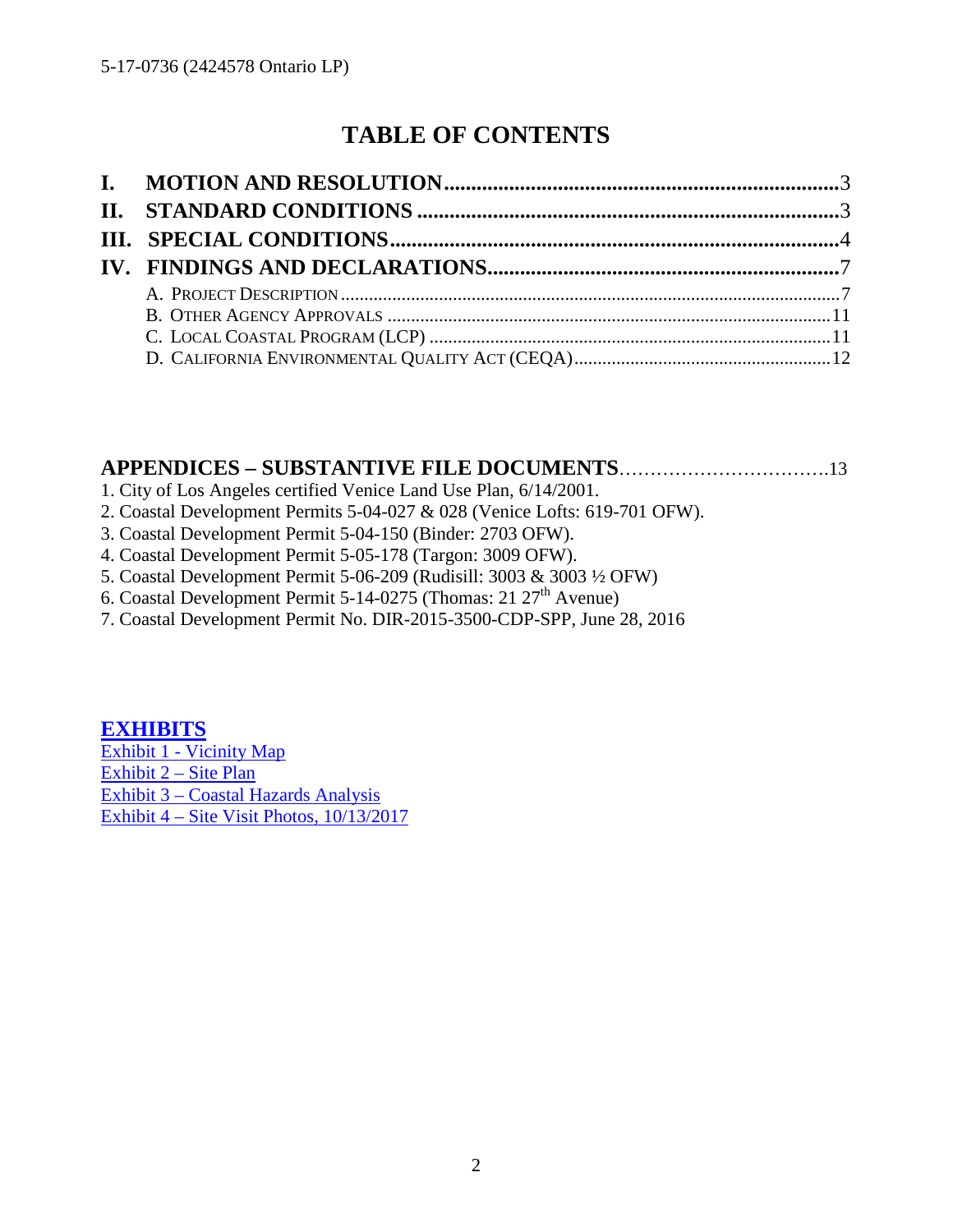## <span id="page-2-0"></span>**I. MOTION AND RESOLUTION**

#### **Motion:**

*I move that the Commission approve the coastal development permit applications included on the consent calendar in accordance with the staff recommendations.*

Staff recommends a **YES** vote. Passage of this motion will result in approval of all of the permits included on the consent calendar. The motion passes only by affirmative vote of a majority of the Commissioners present.

#### **Resolution:**

*The Commission hereby approves a coastal development permit for the proposed development and adopts the findings set forth below on grounds that the development as conditioned will be in conformity with the policies of Chapter 3 of the Coastal Act and will not prejudice the ability of the local government having jurisdiction over the area to prepare a Local Coastal Program conforming to the provisions of Chapter 3. Approval of the permit complies with the California Environmental Quality Act because either 1) feasible mitigation measures and/or alternatives have been incorporated to substantially lessen any significant adverse effects of the development on the environment, or 2) there are no further feasible mitigation measures or alternatives that would substantially lessen any significant adverse impacts of the development on the environment.* 

## <span id="page-2-1"></span>**II. STANDARD CONDITIONS**

This permit is granted subject to the following standard conditions:

- 1. **Notice of Receipt and Acknowledgment**. The permit is not valid and development shall not commence until a copy of the permit, signed by the permittee or authorized agent, acknowledging receipt of the permit and acceptance of the terms and conditions, is returned to the Commission office.
- 2. **Expiration.** If development has not commenced, the permit will expire two years from the date on which the Commission voted on the application. Development shall be pursued in a diligent manner and completed in a reasonable period of time. Application for extension of the permit must be made prior to the expiration date.
- 3. **Interpretation.** Any questions of intent of interpretation of any condition will be resolved by the Executive Director or the Commission.
- 4. **Assignment.** The permit may be assigned to any qualified person, provided assignee files with the Commission an affidavit accepting all terms and conditions of the permit.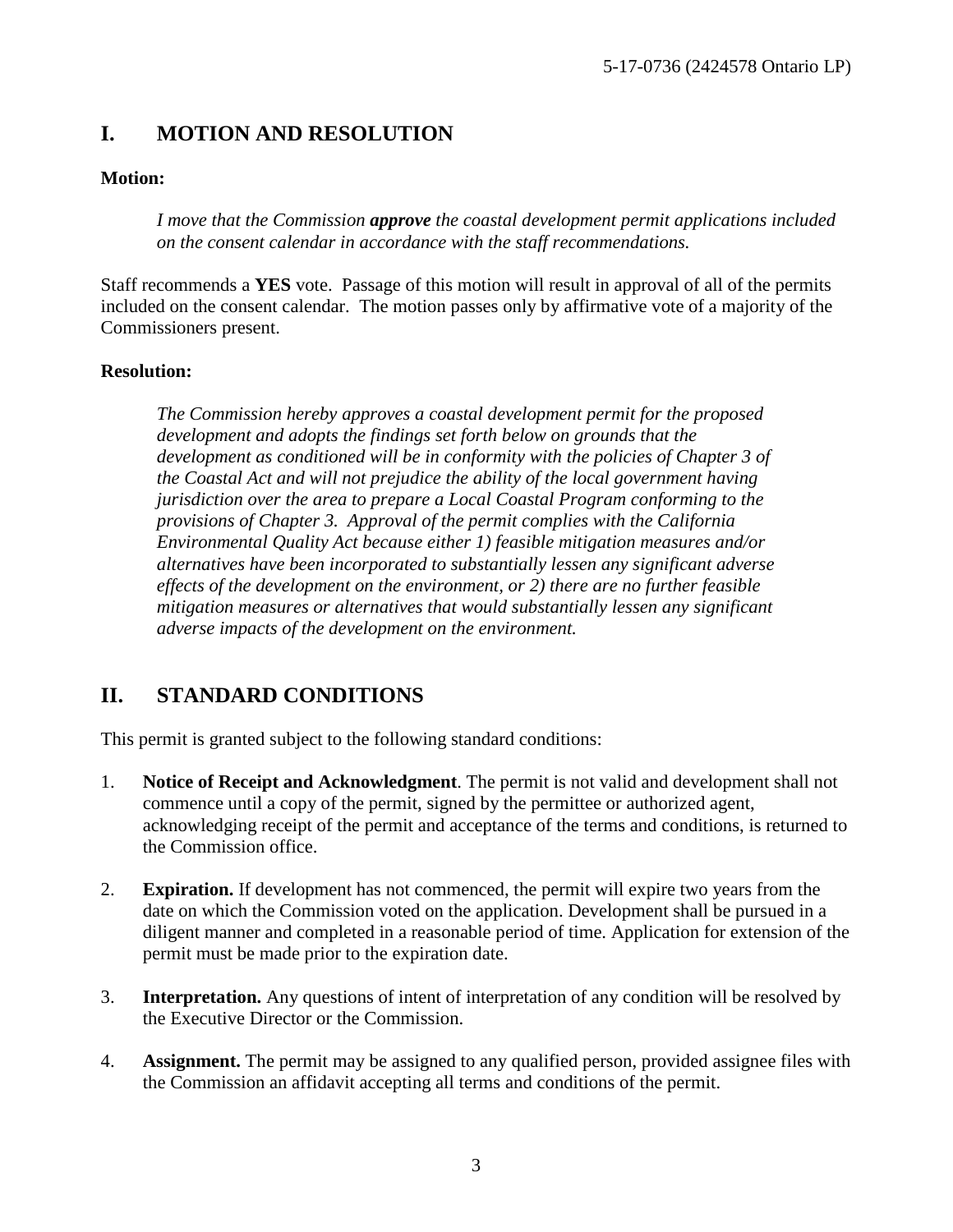5. **Terms and Conditions Run with the Land.** These terms and conditions shall be perpetual, and it is the intention of the Commission and the permittee to bind all future owners and possessors of the subject property to the terms and conditions.

## <span id="page-3-0"></span>**III. SPECIAL CONDITIONS**

This permit is granted subject to the following special conditions:

- 1. **Construction and Pollution Prevention Plan**. **Construction Responsibilities and Debris Removal.** The permittee shall comply with the following construction related requirements:
	- a) No demolition or construction materials, equipment, debris, or waste shall be placed or stored where it may enter sensitive habitat, receiving waters or a storm drain, or be subject to wave, wind, rain or tidal erosion and dispersion.
	- b) Any and all debris resulting from demolition or construction activities, and any remaining construction material, shall be removed from the project site within 24 hours of completion of the project.
	- c) Demolition or construction debris and sediment shall be removed from work areas each day that demolition or construction occurs to prevent the accumulation of sediment and other debris that may be discharged into coastal waters.
	- d) All trash and debris shall be disposed in the proper trash and recycling receptacles at the end of every construction day.
	- e) The applicant shall provide adequate disposal facilities for solid waste, including excess concrete, produced during demolition or construction.
	- f) Debris shall be disposed of at a legal disposal site or recycled at a recycling facility. If the disposal site is located in the coastal zone, a coastal development permit or an amendment to this permit shall be required before disposal can take place unless the Executive Director determines that no amendment or new permit is legally required.
	- g) Machinery and equipment shall be maintained and washed in confined areas specifically designed to control runoff. Thinners or solvents shall not be discharged into sanitary or storm sewer systems.
	- h) The discharge of any hazardous materials into any receiving waters shall be prohibited.
	- i) Spill prevention and control measures shall be implemented to ensure the proper handling and storage of petroleum products and other construction materials. Measures shall include a designated fueling and vehicle maintenance area with appropriate berms and protection to prevent any spillage of gasoline or related petroleum products or contact with runoff. The area shall be located as far away from the receiving waters and storm drain inlets as possible.
	- j) Best Management Practices (BMPs) and Good Housekeeping Practices (GHPs) designed to prevent spillage and/or runoff of demolition or construction-related materials, and to contain sediment or contaminants associated with demolition or construction activity, shall be implemented prior to the on-set of such activity.
	- k) All BMPs shall be maintained in a functional condition throughout the duration of construction activity.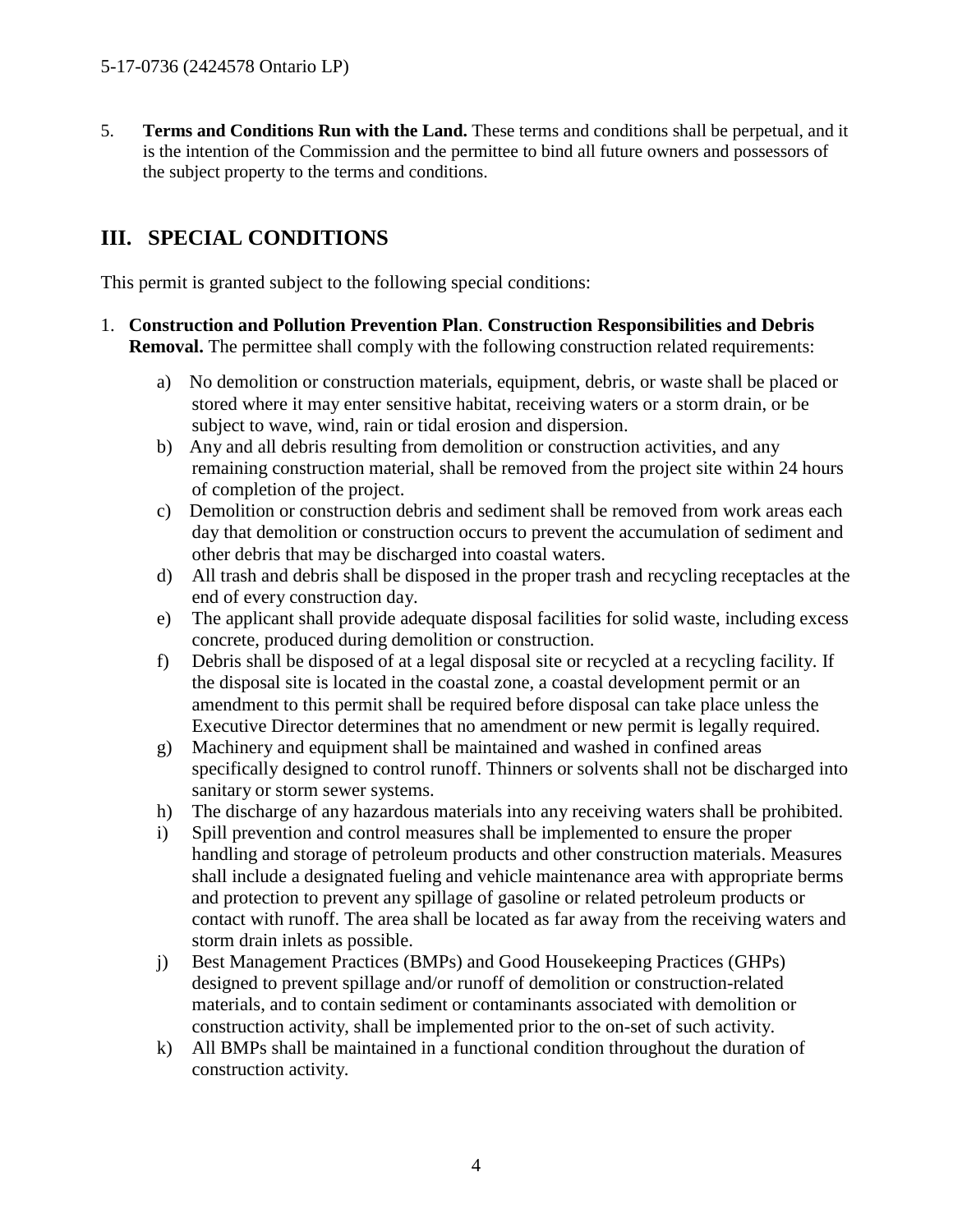2. **Avoidance of Nesting or Roosting Birds.** The applicant shall retain the services of a qualified biologist, or environmental resources specialist with appropriate qualifications to conduct a biological survey of the trees at the project site at least three days prior to the commencement of construction activities and/or removal of trees. The biologist or environmental resource specialist shall conduct the survey in order to determine the presence of sensitive or endangered bird species nesting or roosting at the project site and shall immediately report the findings of the survey to the Executive Director. In the event that the environmental specialist reports any sensitive or endangered bird species nesting or roosting at the project site, the following restriction shall apply:

No trees where sensitive or endangered bird species are identified nesting or roosting shall be disturbed or removed until the biologist or environmental resources specialist has confirmed that birds are no longer present in such trees.

- 3. **26th Avenue Walk Street Encroachment onto the Right-of-Way**. The proposed development shall not interfere with public pedestrian access to and along the public access way that runs down the center of the  $26<sup>th</sup>$  Avenue right-of-way. In order to enhance visual quality, preserve water quality, and to provide a transitional zone between the  $26<sup>th</sup>$  Avenue public access way and the private dwelling, the proposed private use and development of part of the  $26<sup>th</sup>$ Avenue public right-of-way is limited as follows:
	- a) The area situated between the 26th Avenue access way and the applicants' property line shall be maintained as a permeable yard area, except for minimal paved walks to the building entrances. Only non-invasive and low water use plants shall be used.
	- b) No new trees or shrubs over 48 inches in height are permitted in the right-of-way. All new trees and shrubs in the right-of-way shall be maintained at a height of 48 inches or less.
	- c) Private parking on the  $26<sup>th</sup>$  Avenue right-of-way is not permitted. In order to prevent vehicular access on the portion of the project site situated within the  $26<sup>th</sup>$  Avenue right-of-way, the permittee shall maintain a decorative fence (e.g. split rail, picket or rustic) not exceeding 42 inches in height to enclose the area situated between the  $26<sup>th</sup>$ Avenue access way and the permittees' property line (i.e. enclose the project area situated within the  $26<sup>th</sup>$  Avenue right-of-way).
- 4. **Ocean Front Walk**. Private use or development of the public right-of-way of Ocean Front Walk is not permitted. Unpermitted off-site development includes, but is not limited to, construction, storage, landscaping and posting of signs.
- 5. **Assumption of Risk, Waiver of Liability and Indemnity**. By acceptance of this permit, the applicant acknowledges and agrees (i) that the site may be subject to hazards from waves, erosion, earth movement, storms, landslide, liquefaction, flooding, and sea level rise; (ii) to assume the risks to the applicant and the property that is the subject of this permit of injury and damage from such hazards in connection with this permitted development; (iii) to unconditionally waive any claim of damage or liability against the Commission, its officers, agents, and employees for injury or damage from such hazards; and (iv) to indemnify and hold harmless the Commission, its officers, agents, and employees with respect to the Commission's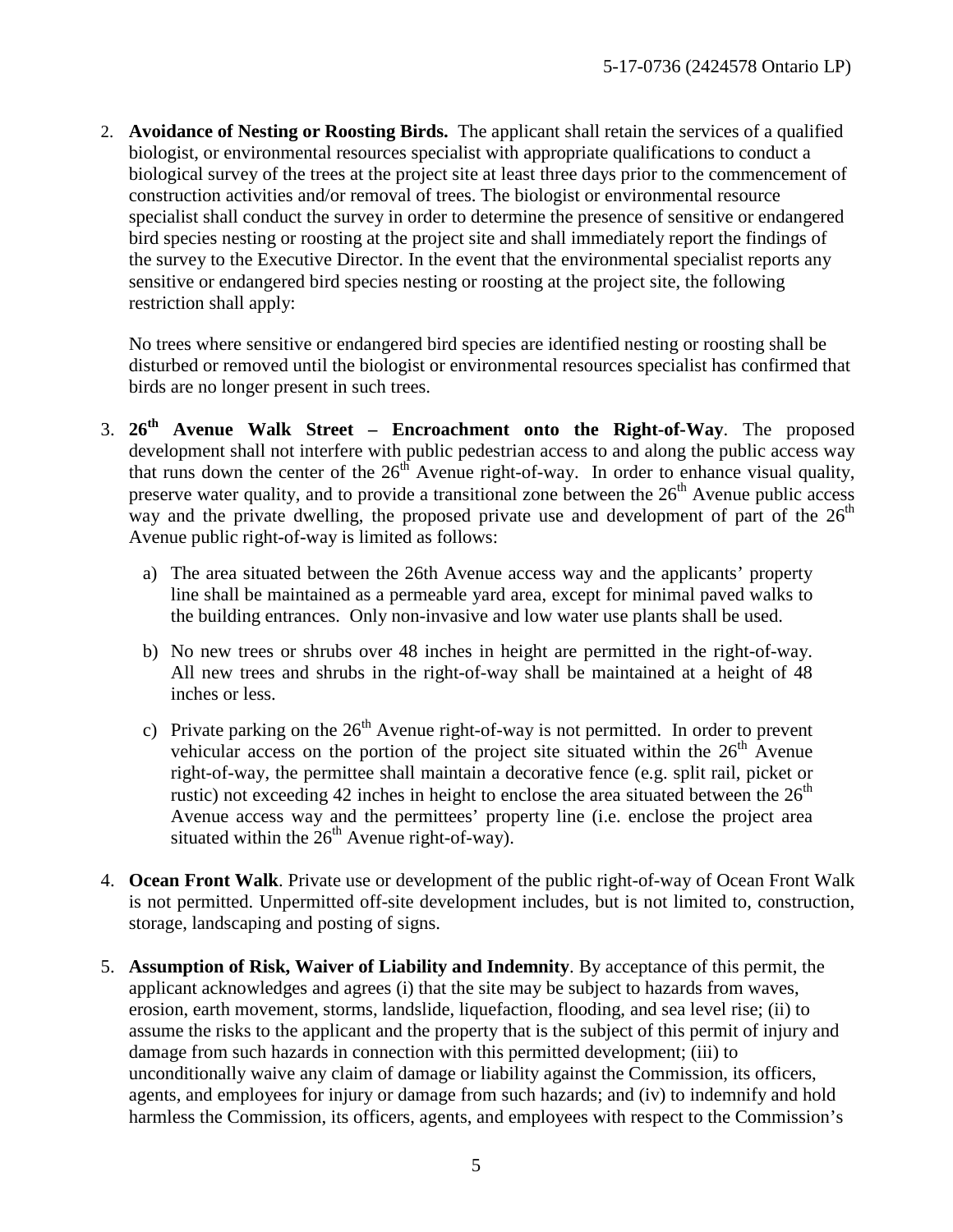approval of the project against any and all liability, claims, demands, damages, costs (including costs and fees incurred in defense of such claims), expenses, and amounts paid in settlement arising from any injury or damage due to such hazards.

#### 6. **No Future Bluff or Shoreline Protective Devices**.

- A. By acceptance of this Permit, the applicant agrees, on behalf of itself and all successors and assigns, that no bluff or shoreline protective device(s) shall ever be constructed to protect the development approved pursuant to Coastal Development Permit No. 5-17-0736 including in the event that the development is threatened with damage or destruction from waves, erosion, storm conditions, liquefaction, bluff retreat, landslides, or other coastal hazards in the future, and as may be exacerbated by sea level rise. By acceptance of this Permit, the applicant hereby waives, on behalf of itself and all successors and assigns, any rights to construct such devices that may exist under applicable law.
- B. By acceptance of this permit, the applicant further agrees, on behalf of itself and all successors and assigns, that the landowner(s) shall remove the development authorized by this permit, including the residence, garage, foundations, and hardscape if: (a) any government agency has ordered that the structures are not to be occupied due to coastal hazards, or if any public agency requires the structures to be removed; (b) essential services to the site can no longer feasibly be maintained (e.g., utilities, roads); (c) the development is no longer located on private property due to the migration of the public trust boundary; (d) removal is required pursuant to LCP policies for sea level rise adaptation planning; or (e) the development would require a shoreline protective device to prevent a-d above.
- C. Prior to removal, the permittee shall submit two copies of a Removal Plan to the Executive Director for the review and written approval. The Removal Plan shall clearly describe the manner in which such development is to be removed and the affected area restored so as to best protect coastal resources, including the Pacific Ocean. In the event that portions of the development fall to the beach or ocean before they are removed, the landowner shall remove all recoverable debris associated with the development from the beach and ocean and lawfully dispose of the material in an approved disposal site. Such removal shall require a coastal development permit
- 7. **Deed Restriction.** PRIOR TO ISSUANCE OF THE COASTAL DEVELOPMENT PERMIT, the applicant shall submit to the Executive Director for review and approval documentation demonstrating that the landowners have executed and recorded against the parcel(s) governed by this permit a deed restriction, in a form and content acceptable to the Executive Director: (1) indicating that, pursuant to this permit, the California Coastal Commission has authorized development on the subject property, subject to terms and conditions that restrict the use and enjoyment of that property; and (2) imposing the Special Conditions of this permit as covenants, conditions and restrictions on the use and enjoyment of the Property. The deed restriction shall include a legal description of the entire parcel or parcels governed by this permit. The deed restriction shall also indicate that, in the event of an extinguishment or termination of the deed restriction for any reason, the terms and conditions of this permit shall continue to restrict the use and enjoyment of the subject property so long as either this permit or the development it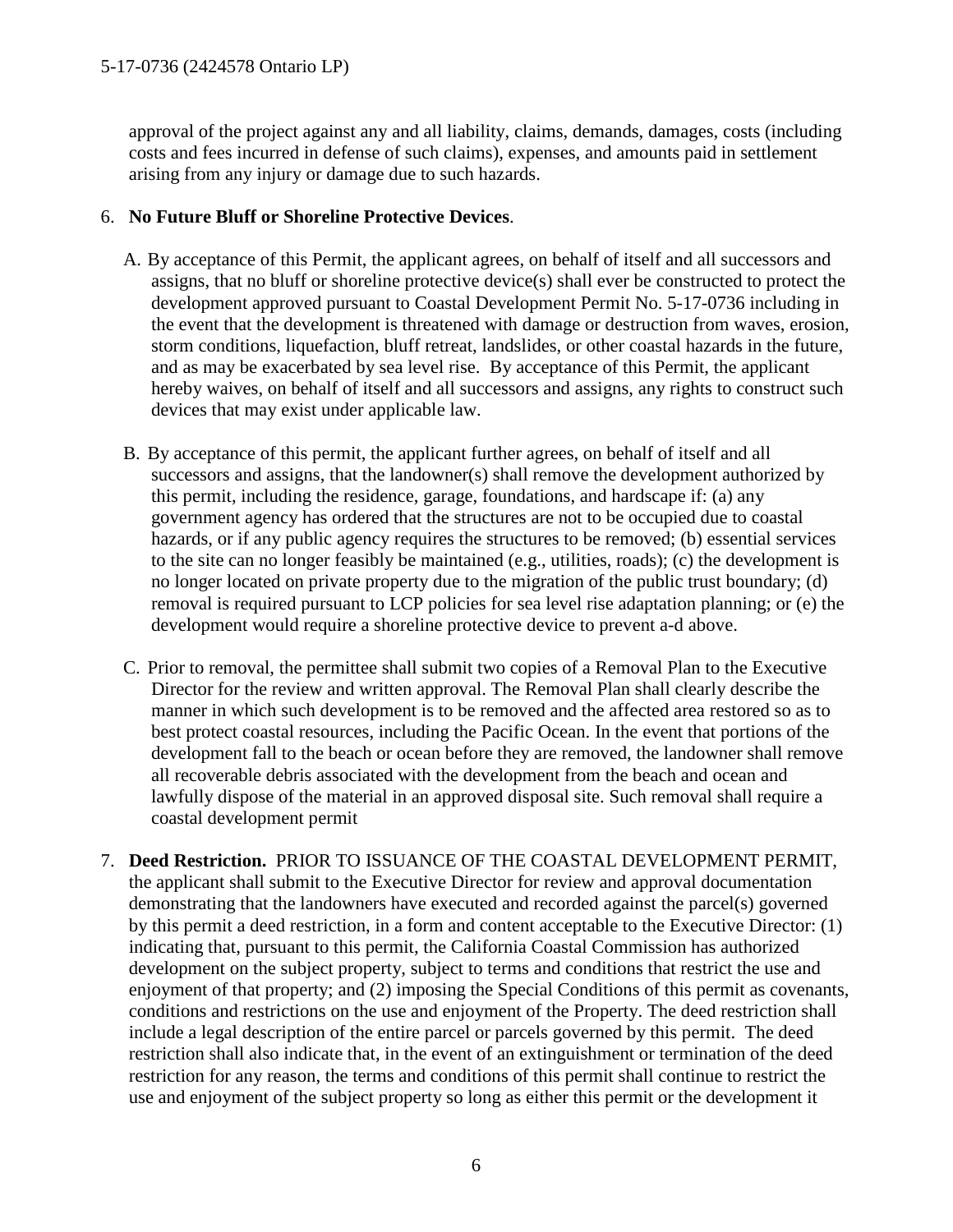authorizes, or any part, modification, or amendment thereof, remains in existence on or with respect to the subject property.

## <span id="page-6-0"></span>**IV. FINDINGS AND DECLARATIONS**

#### <span id="page-6-1"></span>**A. PROJECT DESCRIPTION**

The subject site is located between Ocean Front Walk and Speedway in Venice Community [\(Exhibit 1\)](https://documents.coastal.ca.gov/reports/2017/11/Th6d/Th6d-11-2017-exhibits.pdf). The property contains two lots totaling 5,060 sq. ft. with a three-story, 30-foot high single-family dwelling on the northern lot. The building has 2,778 sq. ft. of existing floor area including a two-car garage accessed from Speedway. The house is located on Lot 1 of the block (the northern lot), and the project proposes to expand the house by 313 square feet onto Lot 2 (the southern lot) which contains no existing structure. With the proposed expansion of the house across the lot line, the two lots will be tied together.

The project proposes to add one 200 sq. ft. uncovered parking space on Lot 2 opening up to Speedway. With the addition of the new parking space, the single-family residence will have three on-site parking spaces, which is consistent with the parking requirements set forth in the certified Venice LUP.

Improvements to the existing single-family dwelling include an addition of 313 sq. ft. to the southeastern portion of the building onto the adjacent southern lot for a new exterior stair case from first floor to third floor. With the proposed additions, the house will contain 3,451 sq. ft. of internal floor area. Exterior deck additions on the second and third levels of the house total 568 sq. ft. Windows will be added to the second floor at the north-facing wall. A wooden fence and gate will be added adjacent to Speedway to match an existing gate. The proposed deck on the front of the house is set back approximately 6 feet from the property line abutting Ocean Front Walk. Repair and maintenance activities include replacing all existing guardrails, replace all exterior wall shingles, replace pergola on the third and first floor, and replace an existing south-facing staircase. Landscaping includes the removal of one Yucca with 16" trunk diameter, 2 Ficus trees with 12" trunk diameter, and 24 birds of paradise plants [\(Exhibit 2\)](https://documents.coastal.ca.gov/reports/2017/11/Th6d/Th6d-11-2017-exhibits.pdf).

The proposed project will increase the existing bulk and footprint of the house; however, the height of the building will remain the same. No portion of the house exceeds a height of 30 feet as measured from Ocean Front Walk.

#### **Biological Resources**

In order to protect water quality and biological productivity and prevent pollution of the beach, **Special Condition 1** requires the implementation of BMP's in order to ensure that all debris and hazardous materials produced during and after the construction is properly disposed.

The project proposes to remove 2 Ficus trees at 16" and 1 Yucca at 12". Ficus trees are often utilized by varying bird species during nesting season. The removal of the vegetation could cause significant environmental impacts to nesting birds, which are protected during the general nesting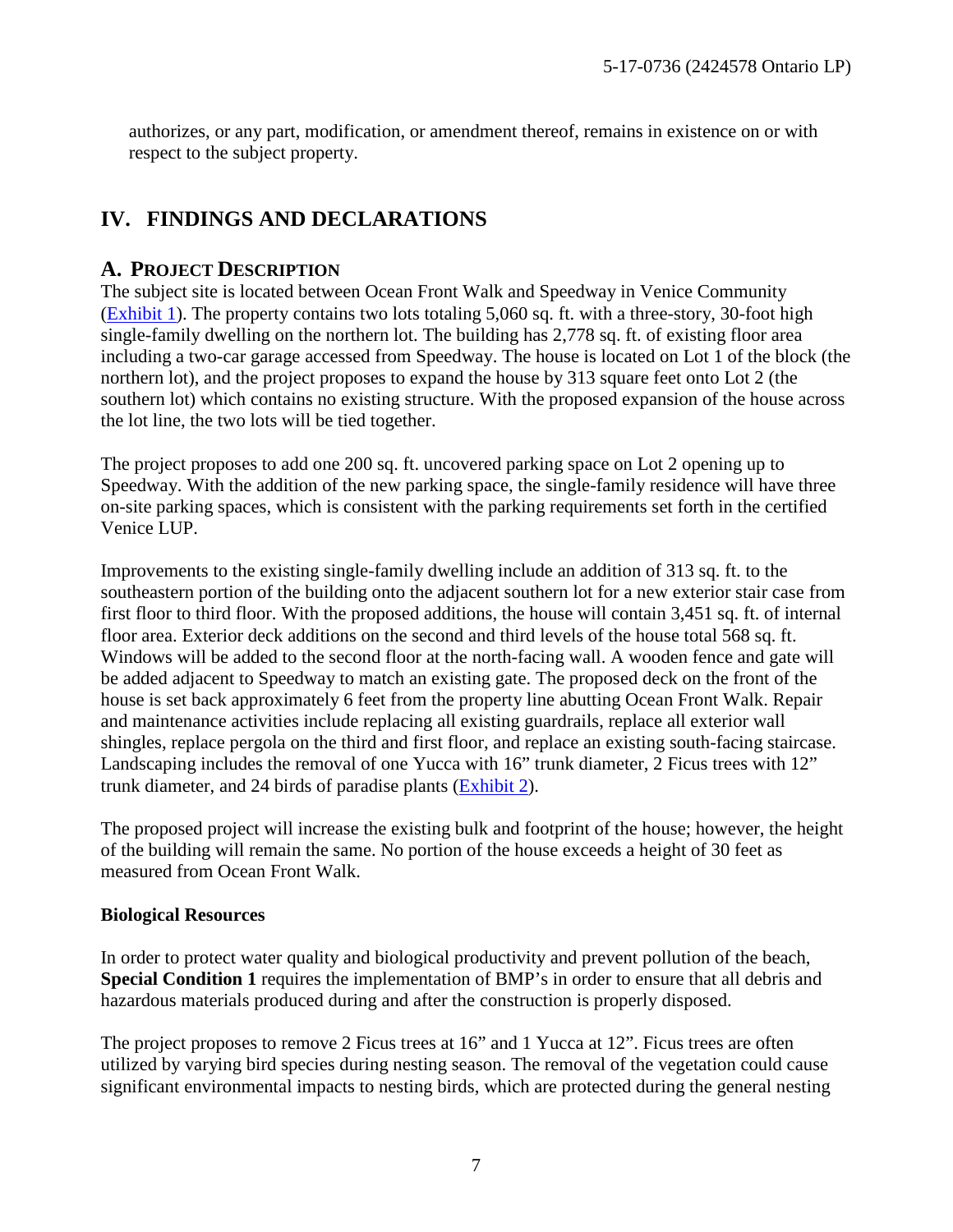season of February 15 to August 31. Therefore, **Special Condition 2** is imposed in order to avoid impacts to nesting birds during the removal of the vegetation.

#### **Venice Walk Streets – Public Access**

The proposed project is located on a Historic Venice Walk Street,  $26<sup>th</sup>$  Avenue. The  $26<sup>th</sup>$  Avenue walk street is a valuable public resource that is afforded special protection by the certified Venice LUP. The walk street provides direct access for pedestrians and bicyclists to the entire oceanfront shoreline and especially to Venice Beach, a publicly owned sandy beach. It is a goal of the Coastal Commission and the City to protect these public resources. Unregulated development along the boardwalk and walk streets could cause an over-developed, crowded feel that may discourage public use and enjoyment of these pedestrian access ways. Discouraging public access is inconsistent with the certified-LUP and the public access policies of the Coastal Act. The following certified-LUP policies were designed and adopted in order to preserve the unique character of the Venice walk streets.

Policies II.C.7, II.C.10 and II.C.11 of the certified Venice LUP state:

*• Policy II. C. 7. Walk Streets. Designated walk streets shall be preserved and maintained at their present widths for public pedestrian access to the shoreline and other areas of interest and to preserve views along and from the public right-of-way. Vehicular access on walk streets shall be restricted to emergency vehicles. The minimum width of the pedestrian path shall be 10-12 feet in the North Venice and Peninsula areas and 4½ feet in the Milwood area. The remaining public right-of-way shall be limited to grade level uses including landscaping, patios, gardens and decks.* 

*The following streets are designated as walk streets (as shown on LUP Exhibit 19):*

*West of Pacific Avenue and east of Ocean Front Walk:* 

| a. Twenty-fourth Avenue  | <i>i.</i> Galleon Street |  |
|--------------------------|--------------------------|--|
| b. Twenty-sixth Avenue   | k. Mast Street           |  |
| c. Twenty-seventh Avenue | l. Outrigger Street      |  |
| d. Twenty-eighth Avenue  | m. Privateer Street      |  |
| e. Thirtieth Avenue      | n. Reef Street           |  |
| f. Anchorage Avenue      | o. Spinnaker Street      |  |
| g. Buccaneer Street      | p. Union Jack Street     |  |
| h. Catamaran Street      | q. Westwind Street       |  |
| <i>i.</i> Sunset Avenue  | r. Yawl Street           |  |
|                          | s. Via Marina            |  |

*• Policy II. C. 10. Walk Streets -- Residential Development Standards. New residential development along walk streets shall enhance both public access and neighborhood character. Building materials, colors, massing and scale of new structures shall complement those of existing structures in the neighborhood. Building facades shall be varied and articulated to provide visual interest to pedestrians. Primary ground floor residential building entrances and frequent windows shall face the walk streets. Front porches, bays, and balconies shall be encouraged. In case of*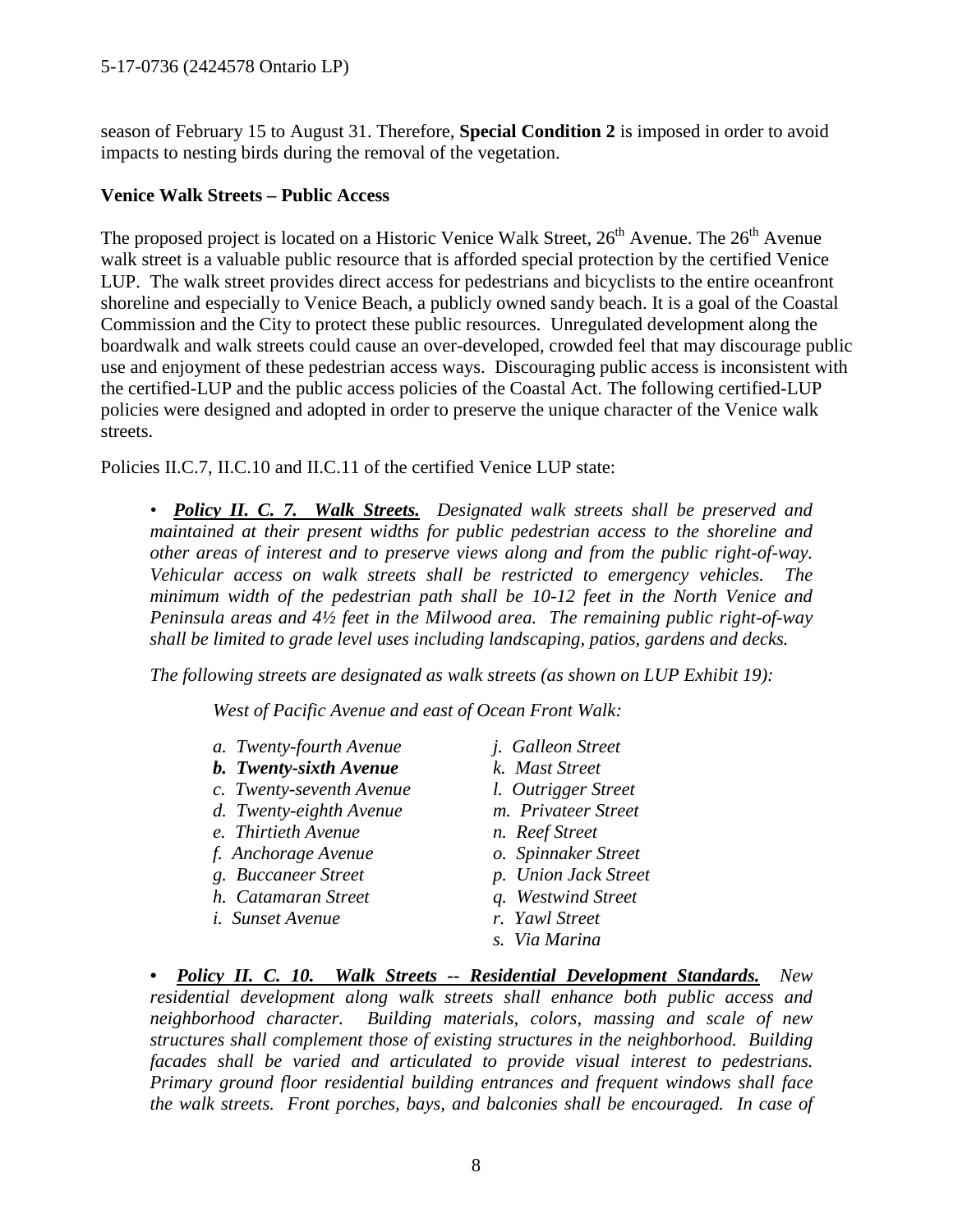*duplexes and low density multiple-family buildings, entries shall be located in the exterior building facade for each residential unit, shall face walk streets, and be welldefined and separate.* 

*• Policy II. C. 11. Encroachments into Walk Street Right-of-Way. Encroachments into City right-of-way shall be limited to grade level uses including gardens, patios, landscaping, ground level decks and fences.*

*The gardens/patios in the right-of-way, between the fences and the buildings, shall be permitted to provide a transitional zone between the public path ways and private dwellings.*

*To create a defensible space, the planting along the walk streets shall not impede the view of walkways by the residents and the view of the gardens by the pedestrian.* 

*Creative use and arrangement of permeable paving materials shall be encouraged.*

*Any fence, wall or hedge erected in the public right-of-way shall not exceed 42 inches in height as measured from the existing grade of the public right- of-way. The use of decorative fence patterns such as split rail, picket and rustic is encouraged. New fences shall be located in line with existing fences on the same side of the street.*

Section 30210 of the Coastal Act states:

*In carrying out the requirement of Section 4 of Article X of the California Constitution, maximum access, which shall be conspicuously posted, and recreational opportunities shall be provided for all the people consistent with public safety needs and the need to protect public rights, rights of private property owners, and natural resource areas from overuse.*

Section 30211 of the Coastal Act states:

*Development shall not interfere with the public's right of access to the sea where acquired through use or legislative authorization, including, but not limited to, the use of dry sand and rocky coastal beaches to the first line of terrestrial vegetation.* 

Section 30213 of the Coastal Act states, in part:

*Lower cost visitor and recreational facilities shall be protected, encouraged, and, where feasible, provided. Developments providing public recreational opportunities are preferred.*

The walk streets in North Venice, Marina Peninsula and Milwood neighborhoods of Venice are among the most pleasant pedestrian amenities in Los Angeles and many of them provide direct vertical access to the shoreline. The Venice walk streets are generally typical of a number of southern California beach communities that were originally developed with weekend beach cottages early in the twentieth century when streetcars served these communities. Walk streets generally have narrow, pedestrian friendly walkways down the middle of the right-of-way, with landscaped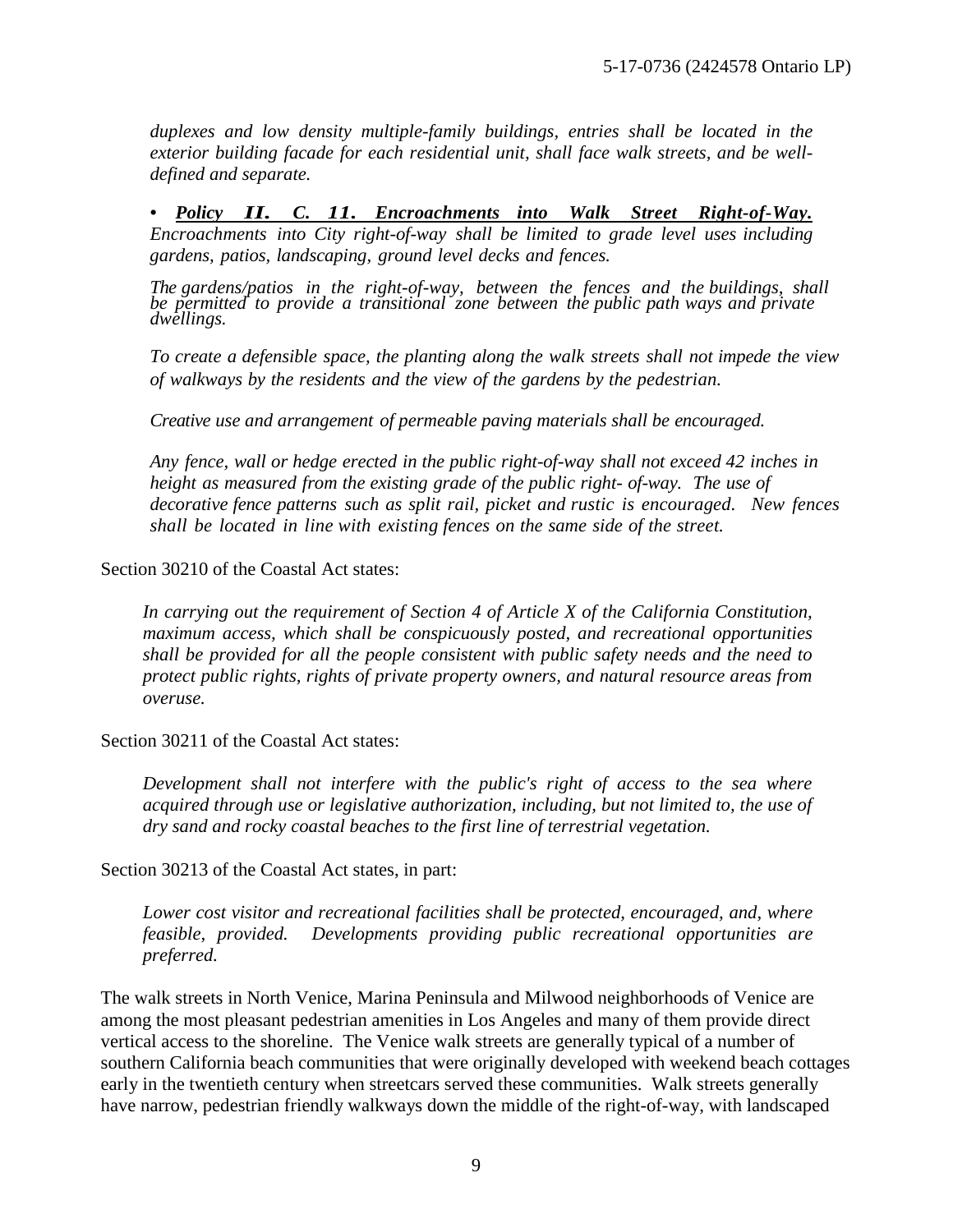"front yards" that encroach into the right-of-way up to the edge of the open public walkway that runs along the center of the right-of-way. Development standards for designated walk streets shall focus on preserving scenic pedestrian-oriented walkways by limiting heights and private encroachment onto the walkways.

Most of the lots that abut  $26<sup>th</sup>$  Avenue have enclosed part of the right-of-way and landscaped it consistent with certified Venice LUP Policy II.C.11. In addition, private use vehicles except for emergency vehicles are prohibited on  $26<sup>th</sup>$  Avenue pursuant to Venice certified-LUP Policy II. C. 7 and Policy II. C. 10. Currently, a portion of the public right-of-way is being utilized as private parking with signage as observed during a staff visit to the site on October 13, 2017 [\(Exhibit 4\)](https://documents.coastal.ca.gov/reports/2017/11/Th6d/Th6d-11-2017-exhibits.pdf). Therefore, **Special Condition 3** is imposed requiring that the portion of the 26<sup>th</sup> Avenue walk street that is part of the project site be landscaped and enclosed with a 42-inch high decorative fence in order to prevent private and public vehicular access.

In addition, the Commission imposes **Special Condition 4** which limits the project's construction process from impeding onto pedestrian right-of-ways to the beach. The  $26<sup>th</sup>$  Avenue right-of-way provides direct access to the beach. Major additions will not occur on the portion of the building adjacent to  $26<sup>th</sup>$  Avenue; however, debris and construction materials resulting from exterior façade work may affect pedestrian right-of-way during construction. The conditions enforce the limitation of obstructing beach access with hazardous construction materials, temporary placement of debris, and private parking signage pursuant to the Venice certified-LUP. The condition provides specific guidance for the Commission's interpretation of the relevant Chapter 3 policies when reviewing development in and along the walk streets.

#### **Hazards**

Development adjacent to the ocean is inherently hazardous. The project site is located in between Ocean Front Walk and Speedway within direct vicinity to the beach. A coastal hazards study was conducted by a third party to assess vulnerability of the property subject to wave up-rush, erosion, flooding, overtopping and sea-level rise (**Exhibit 3**). The study concluded that the property was not subject to coastal hazards within, at least, the next 75 years, which is the expected life of the proposed development. However, new development which may require a protective device cannot be allowed due to the adverse impacts such devices have upon, among other things, public access, visual resources and shoreline processes. To minimize the project's impact on shoreline processes and to minimize risks to life and property, **Special Conditions 5 and 6** require the applicant to assume the risk of coastal hazards, waive liability and indemnify the Commission against liability arising from such hazards, and waive any rights to construct any future shoreline protective devices in the event that the property experiences any future coastal hazards. Special Condition 6 will help ensure that coastal processes and the public's right to access the coast are not adversely affected by a shoreline protective device in the future, should sea levels rise faster than currently expected and the new development authorized by this permit becomes exposed to coastal hazards. By accepting Coastal Development Permit No. 5-17-0736, the applicant agrees to these and all associated conditions. As conditioned, the Commission finds that the development conforms to the requirements of Sections 30235 and 30253 of the Coastal Act regarding the siting of development in hazardous locations.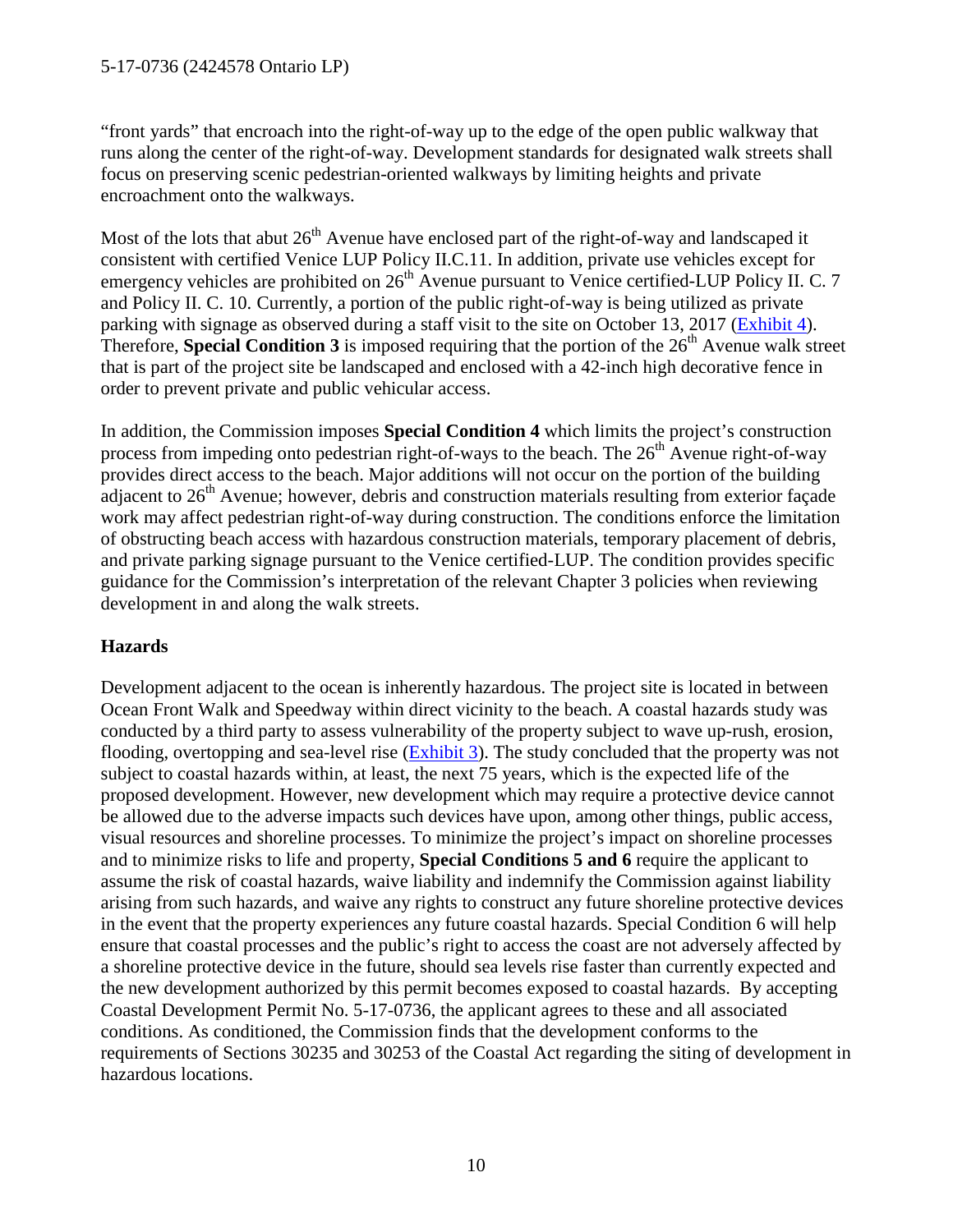To ensure that any prospective future owners of the property are made aware of the applicability of the conditions of this permit, the Commission imposes **Special Condition 7** requiring that the property owner record a deed restriction against the property, referencing all of the above Special Conditions of this permit and imposing them as covenants, conditions and restrictions on the use and enjoyment of the Property. Thus, as conditioned, this permit ensures that any prospective future owner will receive actual notice of the restrictions and/or obligations imposed on the use and enjoyment of the land in connection with the authorized development, including the risks of the development and/or hazards to which the site is subject, and the Commission's immunity from liability.

#### <span id="page-10-0"></span>**B. OTHER AGENCY APPROVALS**

The project is located in the Dual Permit Jurisdiction Area. On June 28, 2017, the City of Los Angeles Director of Planning issued a determination approving Local CDP No. DIR-2015-3500- CDP-SPP for the "renovation of an existing three-story, 2,375 sq. ft. single-family dwelling with a 992-sq. ft. three-story addition that includes a new garage, living area, a bedroom, and a roof deck, with a maximum building height of 30 feet". No appeals were filed during the City appeal period. On August 1, 2017, the project representative submitted revised plans reflecting the revisions to the previously approved plans. The City issued a Letter of Correction on August 28, 2017 approving the plan changes.

On June 6, 2016, the Venice Neighborhood Council recommended approval of Local CDP No. DIR-2015-CDP-SPP for the "renovation and addition to an existing single-family dwelling with a project size of 3,737 sq. ft., on a lot size of 5,042.7 sq. ft."

On September 11, 2015, a Notice of Exemption for California Environmental Quality Act Section 15062 was issued by City of LA Department of City Planning for the "remodel and addition to an existing single-family dwelling for 2424578 Ontario LP". A Mello Act determination was also issued determining that the project for the "remodel and addition to existing SFD" is not subject to the Mello Act.

## <span id="page-10-1"></span>**C. LOCAL COASTAL PROGRAM (LCP)**

Section 30604(a) of the Coastal Act provides that the Commission shall issue a coastal development permit only if the project will not prejudice the ability of the local government having jurisdiction to prepare a Local Coastal Program (LCP) which conforms to Chapter 3 policies of the Coastal Act:

(a) Prior to certification of the Local Coastal Program, a coastal development permit shall be issued if the issuing agency, or the commission on appeal, finds that the proposed development is in conformity with the provisions of Chapter 3 (commencing with Section 30200) of this division and that the permitted development will not prejudice the ability of the local government to prepare a Local Coastal Program that is in conformity with the provisions of Chapter 3 (commencing with Section 30200). A denial of a coastal development permit on grounds it would prejudice the ability of the local government to prepare a Local Coastal Program that is in conformity with the provisions of Chapter 3 (commencing with Section 30200) shall be accompanied by a specific finding which sets forth the basis for such conclusion.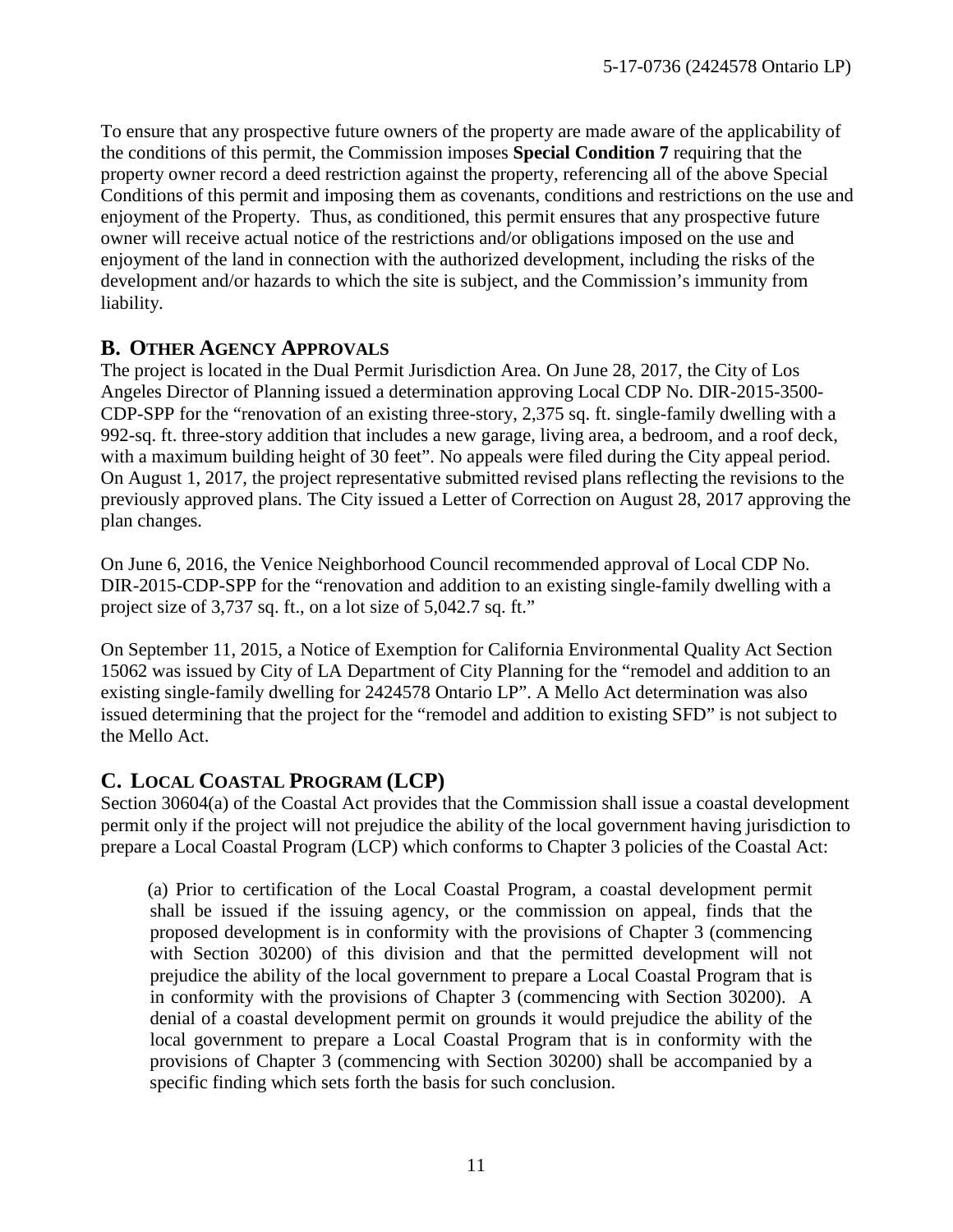The City of Los Angeles does not have a certified Local Coastal Program for the Venice area. However, the City of Los Angeles Land Use Plan (LUP) for Venice was effectively certified on June 14, 2001. As conditioned, the proposed development conforms to the policies set forth in the certified Venice LUP and is consistent with Chapter 3 of the Coastal Act. Approval of the project, as conditioned, will not prejudice the ability of the local government to prepare an LCP that is in conformity with the provisions of Chapter 3 of the Coastal Act.

## <span id="page-11-0"></span>**D. CALIFORNIA ENVIRONMENTAL QUALITY ACT (CEQA)**

Section 13096(a) of the Commission's administrative regulations requires Commission approval of a Coastal Development Permit application to be supported by a finding showing the application, as conditioned by any conditions of approval, to be consistent with any applicable requirements of the California Environmental Quality Act (CEQA). Section 21080.5(d)(2)(A) of CEQA prohibits a proposed development from being approved if there are feasible alternatives or feasible mitigation measures available which would substantially lessen any significant adverse effect that the activity may have on the environment.

The City of Los Angeles is the lead agency for CEQA compliance and issued a notice of exemption on September 11, 2015. The project is categorically exempt from an environmental impacts review.

As conditioned, the project has been found consistent with hazard mitigation, public views, biological resources and public access policies of the Coastal Act. There are no feasible alternatives or additional feasible mitigation measures available that would substantially lessen any significant adverse effect that the activity may have on the environment, and the project has no remaining significant impacts within the meaning of CEQA. Therefore, the Commission finds that the proposed project, as conditioned to mitigate the identified impacts, is the least environmentally damaging feasible alternative and is consistent with the requirements of the Coastal Act and CEQA.